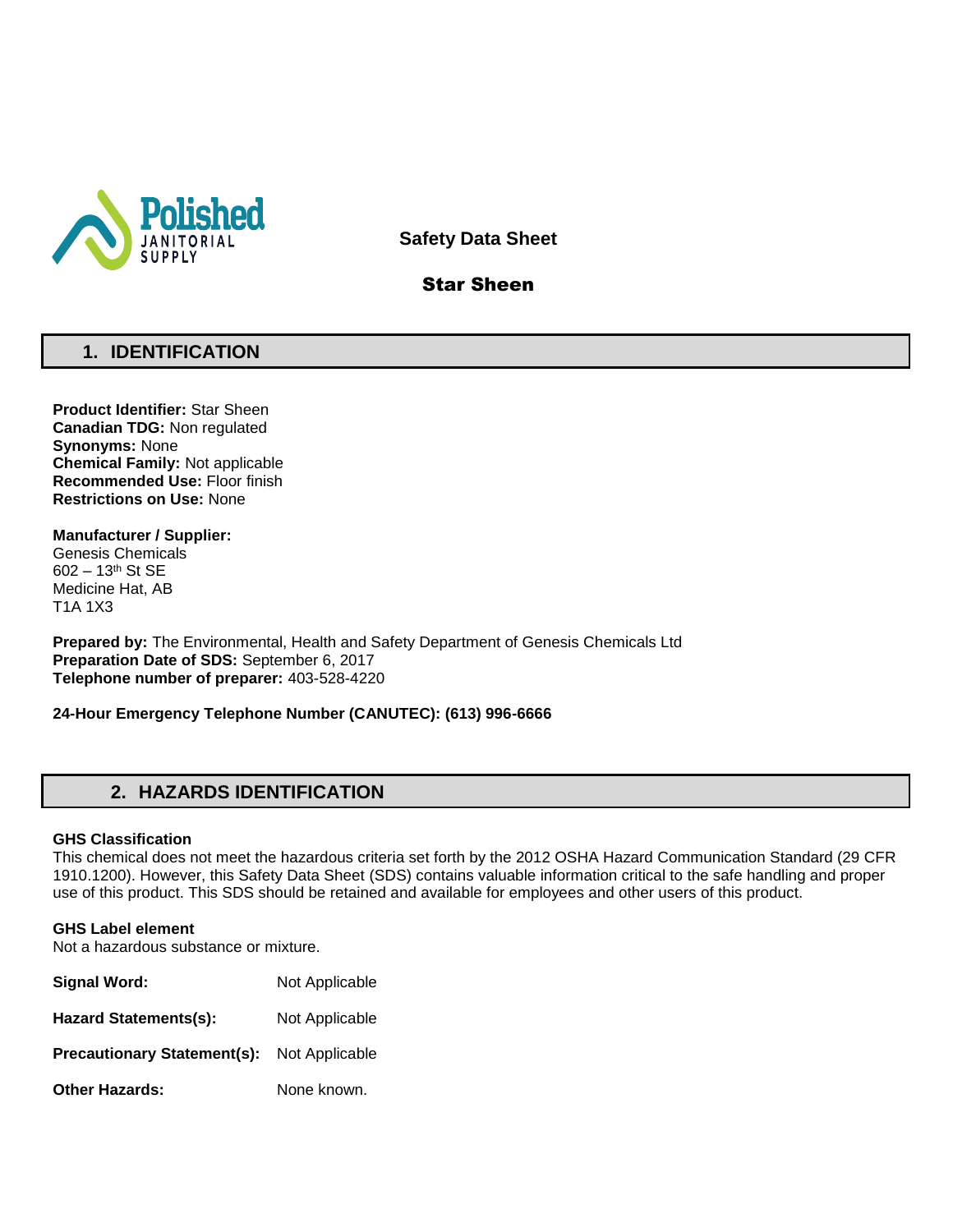# **3. COMPOSITION/INFORMATION ON INGREDIENTS**

| <b>Chemical Name</b>              | ∹ Nω. | <b>Concentration %</b> |
|-----------------------------------|-------|------------------------|
| Diethylene Glycol Monoethyl Ether | -90-0 | ∼                      |

#### **Notes**

\*\*If Chemical Name/CAS No is "proprietary" and/or Weight-% is listed as a range, the specific chemical identity and/or percentage of composition has been withheld as a trade secret.\*\*

### **4. FIRST AID MEASURES**

#### **First-aid Measures**

**Inhalation** 

Remove victim to fresh air and keep at rest in a position comfortable for breathing. If effects occur consult a physician.

### **Skin Contact**

Flush with copious amounts of water as a precaution. If skin irritation or a rash occurs, get medical advice/attention.

#### **Eye Contact**

Immediately rinse the contaminated eye(s) with lukewarm, gently flowing water for 15-20 minutes, while holding the eyelid(s) open. Take care not to rinse contaminated water into the unaffected eye or onto the face. Remove contact lenses, if present and easy to do. If eye irritation persists, get medical advice/attention.

#### **Ingestion**

Wash out mouth with water. Remove dentures if any. Do not induce vomiting unless directed to do so by medical personnel. If vomiting occurs, the head should be kept low so that vomit does not enter the lungs. Get medical attention if adverse health effects persist or are severe.

#### **Most Important Symptoms and Effects, Acute and Delayed**

Non known.

#### **Immediate Medical Attention and Special Treatment**

#### **Special Instructions**

Treat symptomatically and supportively.

### **5. FIRE-FIGHTING MEASURES**

### **Extinguishing Media**

**Suitable Extinguishing Media** Water spray, carbon dioxide, dry chemical powder or appropriate foam. **Unsuitable Extinguishing Media**  Non known.

**Specific Hazards Arising from the Chemical**  Exposure to combustion products may be a hazard to health. **Special Protective Equipment and Precautions for Fire-fighters**  Evacuate area. Approach fire from upwind to avoid hazardous vapours or gases. Before entry, especially into confined areas, use an appropriate monitor to check for: toxic gases or vapours, flammable or explosive atmosphere.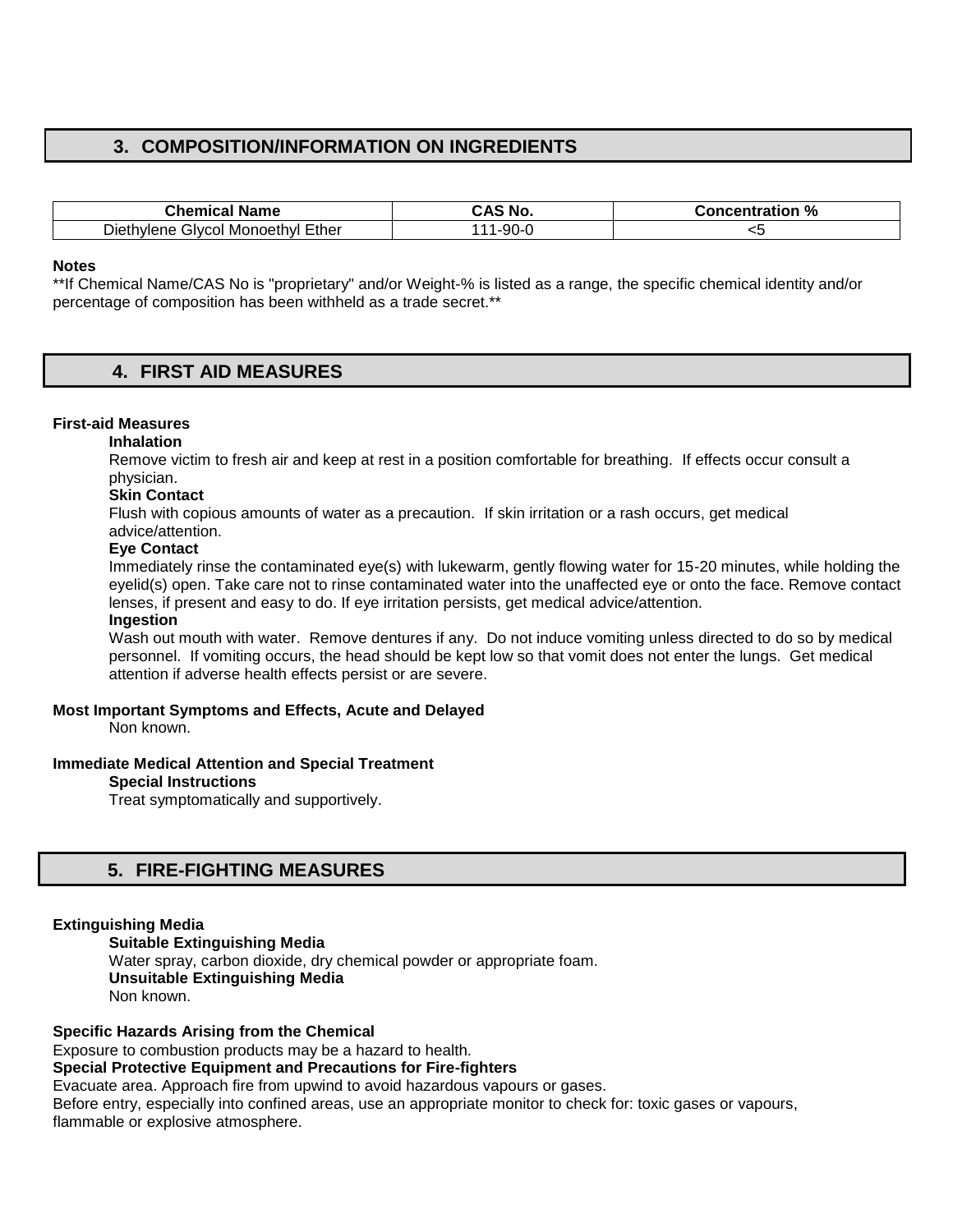Fire-fighters may enter the area if positive pressure SCBA and full Bunker Gear is worn. If there is potential for skin contact with concentrated cleaner: chemical protective clothing (e.g. chemical splash suit) and positive pressure SCBA may be necessary. See Skin Protection in Section 8 (Exposure Controls/Personal Protection) for advice on suitable chemical protective materials.

# **6. ACCIDENTAL RELEASE MEASURES**

### **Personal Precautions, Protective Equipment, and Emergency Procedures**

Follow safe handling advice and personal protective equipment recommendations.

### **Environmental Precautions**

Discharge into the environment must be avoided. Prevent further leakage or spillage if safe to do so. Prevent spreading over a wide area (e.g. by containment or oil barriers). Retain and dispose of contaminated wash water. Local authorities should be advised if significant spillages cannot be contained.

### **Methods and Materials for Containment and Cleaning Up**

Soak up with inert absorbent material. For large spills, provide diking or other appropriate containment to keep material from spreading. If diked material can be pumped, store recovered material in appropriate container. Clean up remaining materials from spill with suitable absorbent. Local or national regulations may apply to releases and disposal of this material, as well as those materials and items employed in the cleanup of releases. You will need to determine which regulations are applicable. Sections 13 and 15 of this SDS provide information regarding certain local or national requirements.

### **Other Information**

Report spills to local health, safety and environmental authorities, as required.

# **7. HANDLING AND STORAGE**

### **Precautions for Safe Handling**

When handling diluted product: no special handling precautions are necessary. Use only with adequate ventilation. Handle in accordance with good industrial hygiene and safety practice. Take care to prevent spills, waste and minimize release to the environment.

### **Conditions for Safe Storage**

Keep in properly labeled containers. Store in accordance with the particular national regulations. Store separate from incompatible materials (see Section 10: Stability and Reactivity).

# **8. EXPOSURE CONTROLS/PERSONAL PROTECTION**

### **Control Parameters**

| <b>Ingredients</b>                   | <b>ACGIH® TLV®</b>        | <b>OSHA PEL</b> | <b>IDLH</b>   |
|--------------------------------------|---------------------------|-----------------|---------------|
| Diethylene Glycol<br>Monoethyl Ether | TWA: $25$ ppm $8$ hour(s) | Not Available   | Not Available |

Consult local authorities for provincial or state exposure limits.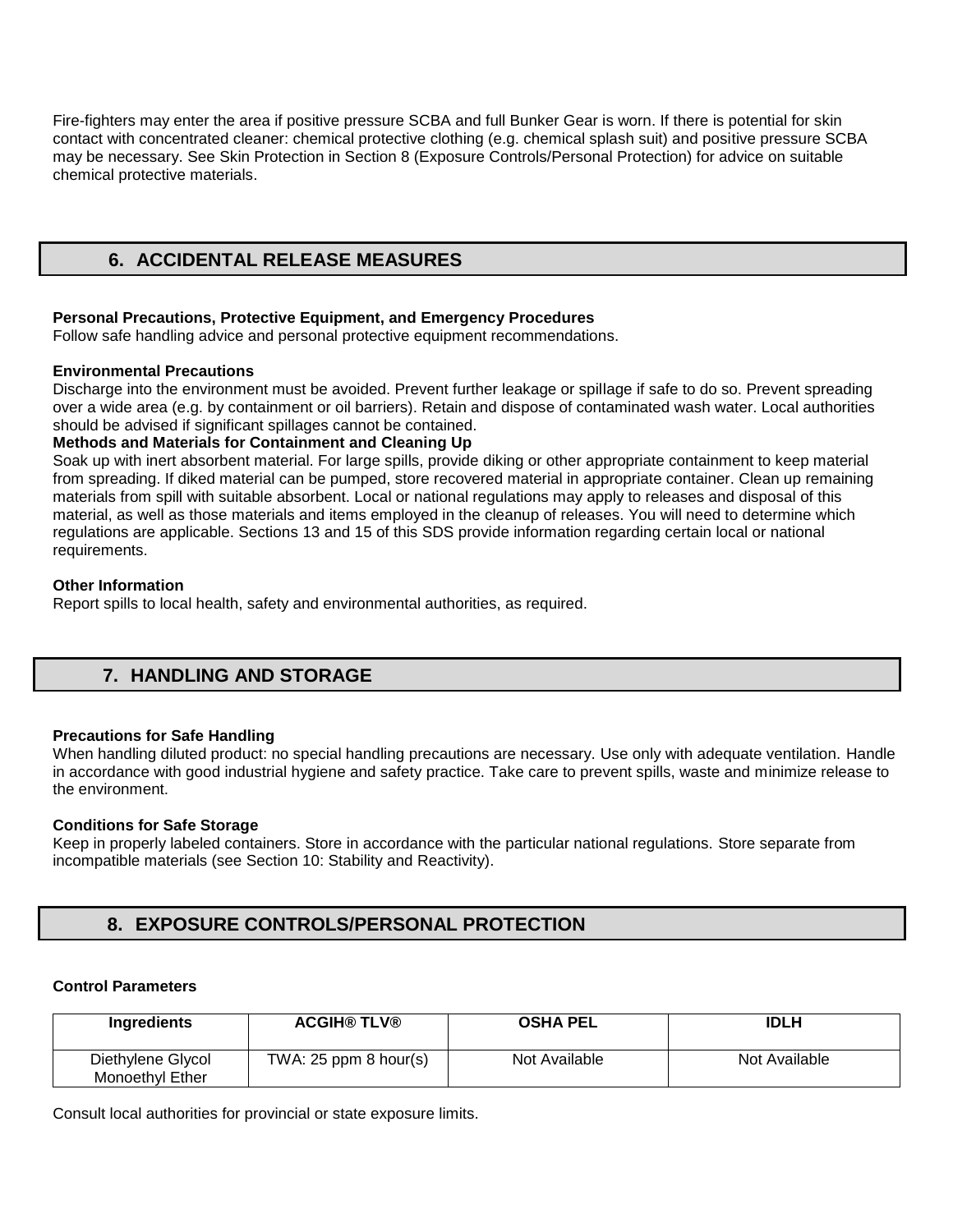### **Appropriate Engineering Controls**

General ventilation is usually adequate. Provide eyewash and safety shower if contact or splash hazard exists. When handling large quantities of concentrated product: use a local exhaust ventilation and enclosure, if necessary, to control amount in the air.

### **Individual Protection Measures**

**Eye/Face Protection**  Do not get in eyes. Wear chemical safety goggles. **Skin Protection**  Skin should be washed after contact. **Other Personal Protection Data:** Ensure that eyewash stations and safety showers are proximal to the workstation location. When using do not eat, drink or smoke. Wash contaminated clothing before re-use.

### **9. CHEMICAL AND PHYSICAL PROPERTIES**

| <b>Basic Physical and Chemical Properties</b> |                             |
|-----------------------------------------------|-----------------------------|
| Appearance                                    | opaque white liquid         |
| Odour                                         | odorless                    |
| <b>Odour Threshold</b>                        | Not available               |
| рH                                            | Not available               |
| <b>Melting Point/Freezing Point</b>           | $<$ 0°C / 32°F              |
| <b>Initial Boiling Point/Range</b>            | 100.0°C / 212.0°F           |
| <b>Flash Point</b>                            | Not available               |
| <b>Evaporation Rate</b>                       | Not available               |
| <b>Flammability (solid, gas)</b>              | Not applicable (liquid).    |
| <b>Upper/Lower Flammability or</b>            | Not available               |
| <b>Explosive Limit</b>                        |                             |
| <b>Vapour Pressure</b>                        | Not available               |
| Vapour Density (air = 1)                      | Not available               |
| <b>Relative Density (water = 1)</b>           | $0.99 - 1.02$ kg/L at 20 °C |
| <b>Solubility</b>                             | Soluble in water            |
| <b>Auto-ignition Temperature</b>              | Not available               |
| <b>Decomposition Temperature</b>              | Not available               |
| <b>Viscosity</b>                              | Not available               |
| <b>Other Information</b>                      |                             |
| <b>Physical State:</b>                        | Liquid                      |

# **10. STABILITY AND REACTIVITY**

#### **Reactivity**

Not reactive. Not sensitive to mechanical impact.

### **Chemical Stability**

Normally stable.

### **Possibility of Hazardous Reactions**

None expected under normal conditions of storage and use.

### **Conditions to Avoid**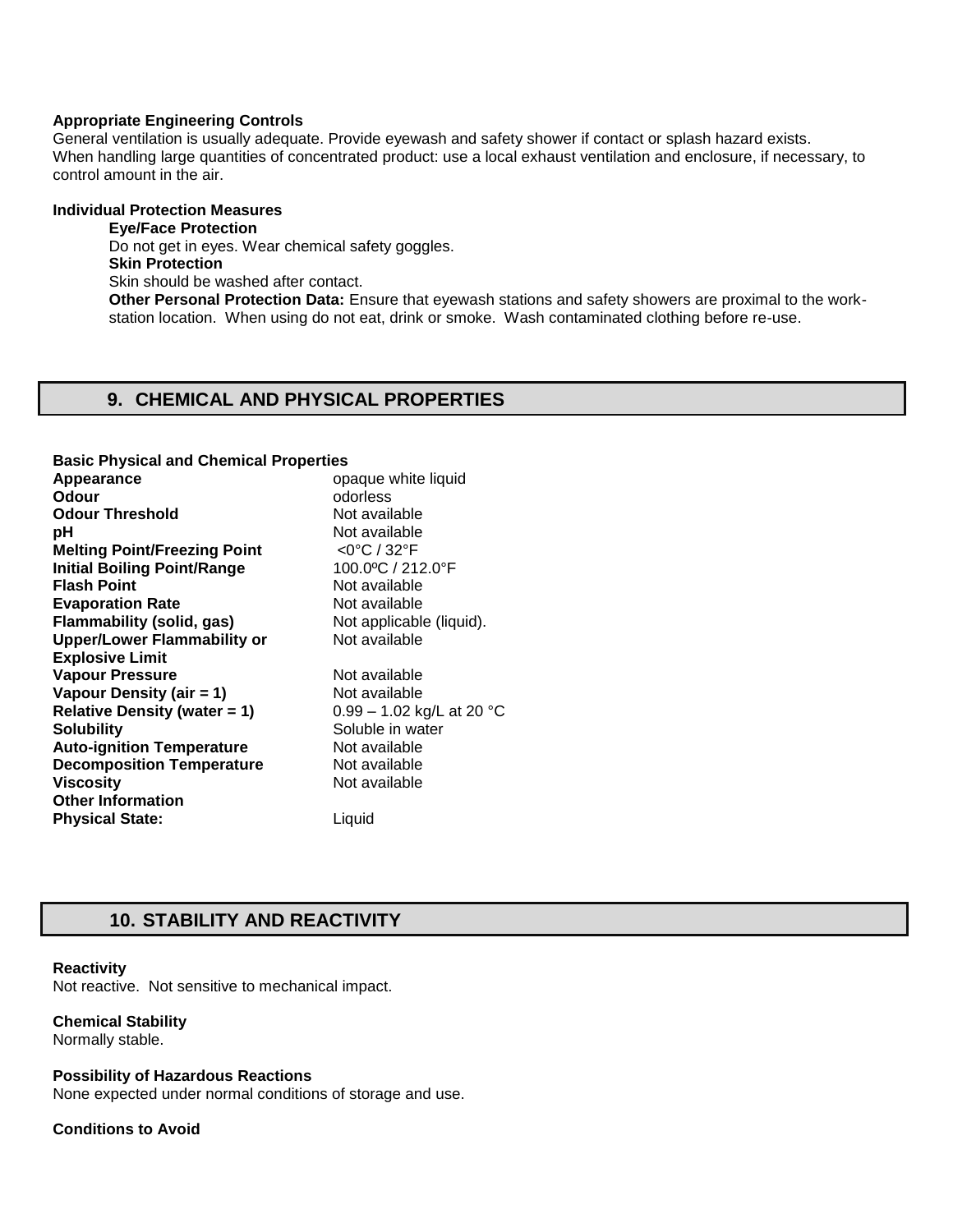None known.

**Incompatible Materials** 

Oxidizing agents (e.g. peroxides)

### **Hazardous Decomposition Products**

No hazardous decomposition products are known.

# **11. TOXICOLOGICAL INFORMATION**

**Likely Routes of Exposure** Inhalation; skin contact; eye contact; ingestion.

| Ingredients                       | LD50s and LC50s Route & Species |
|-----------------------------------|---------------------------------|
| Diethylene Glycol Monoethyl Ether | Not Available                   |

### **Potential Health Effects**

| Eyes :             | Cause of irritation.                                        |
|--------------------|-------------------------------------------------------------|
| Skin:              | Health injuries are not known or expected under normal use. |
| Ingestion :        | Health injuries are not known or expected under normal use. |
| Inhalation :       | Health injuries are not known or expected under normal use. |
| Chronic Exposure : | Health injuries are not known or expected under normal use. |

# **Experience with Human Exposure**

Eye contact : Redness, irritation. Skin contact : No symptoms known or expected.<br>
Ingestion : No symptoms known or expected. Ingestion : No symptoms known or expected.<br>
Inhalation : No symptoms known or expected. No symptoms known or expected.

### **Toxicity**

| Acute oral toxicity:       | Acute toxicity estimate $(ATE)$ : > 5,000 mg/kg |
|----------------------------|-------------------------------------------------|
| Acute inhalation toxicity: | No data available                               |
| Acute dermal toxicity:     | Acute toxicity estimate $(ATE)$ : > 5,000 mg/kg |

### **STOT (Specific Target Organ Toxicity) - Single Exposure Inhalation**

Not classified.

### **Aspiration Hazard**

Not an aspiration hazard.

# **STOT (Specific Target Organ Toxicity) - Repeated Exposure**

Not classified.

### **Skin Corrosion/Irritation**

Prolonged skin contact may cause temporary irritation.

### **Serious Eye Damage/Eye Irritation**

Mild eye irritation

### **Respiratory or Skin Sensitization**

This product is not expected to cause respiratory or skin sensitization.

### **Carcinogenicity**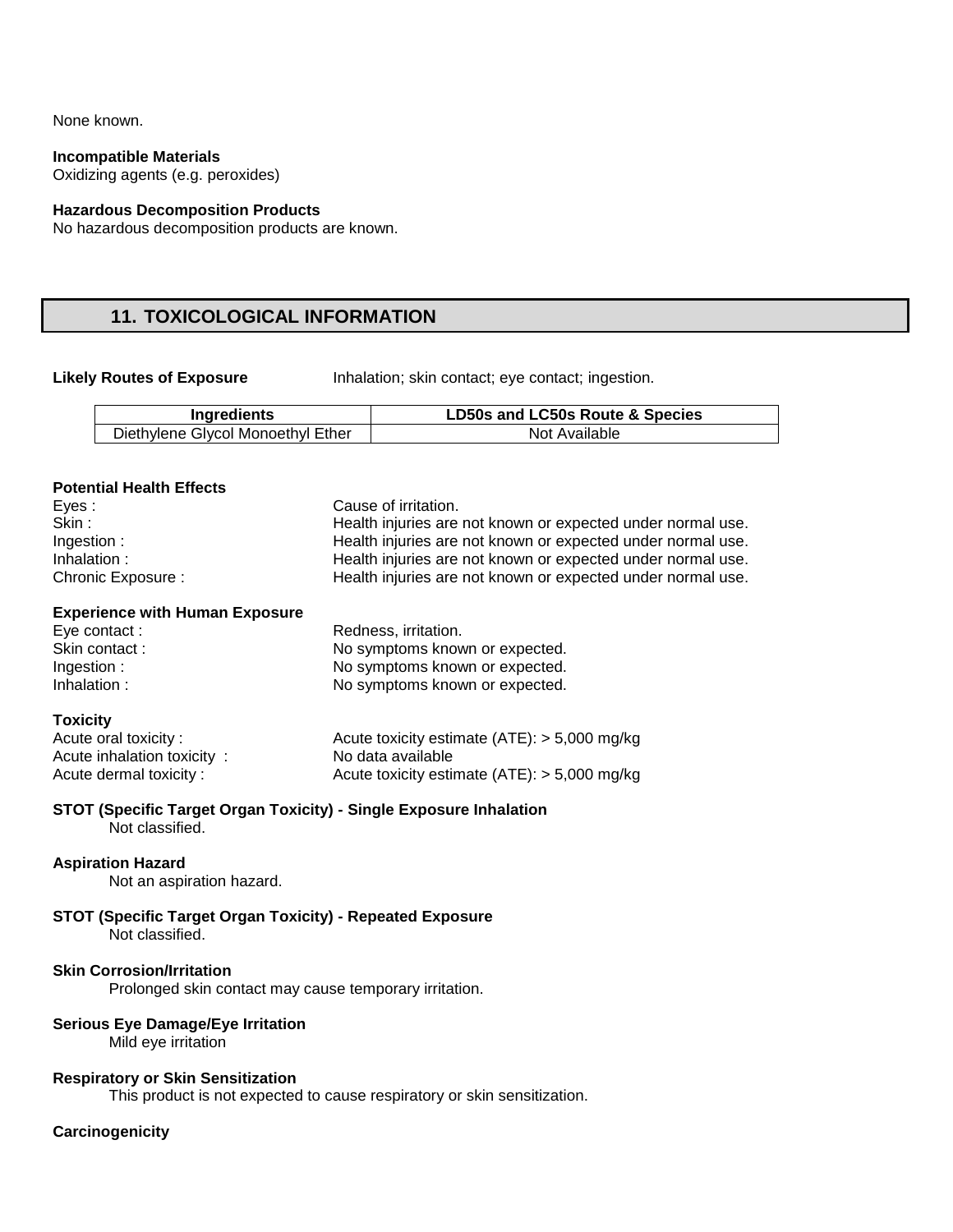This product is not considered to be a carcinogen by IARC, ACGIH, NTP, or OSHA**.** 

### **Reproductive Toxicity**

This product is not expected to cause reproductive or developmental effects.

#### **Germ Cell Mutagenicity**

No data available to indicate product or any components present at greater than 0.1% are mutagenic or genotoxic.

**Interactive Effects**  No information was located.

### **Additional Information**

No information was located.

### **12. ECOLOGICAL INFORMATION**

This section is not required by WHMIS. This section is not required by OSHA.

# **13. DISPOSAL CONSIDERATIONS**

#### **Disposal Methods**

Recommended disposal methods are for the product, as sold. (Used material may contain other hazardous contaminants). The required hazard evaluation of the waste and compliance with the applicable hazardous waste laws are the responsibility of the user.

Disposal methods: Diluted product can be flushed to sanitary sewer.

Disposal considerations: Dispose of in accordance with local, state, and federal regulations.

### **14. TRANSPORT INFORMATION**

**DOT (U.S.): DOT Shipping Name:** Not Regulated. **DOT Hazardous Class** Not Applicable. **DOT UN Number:** Not Applicable. **DOT Packing Group:** Not Applicable. **DOT Reportable Quantity (lbs):** Not Available. **Marine Pollutant:** No.

**TDG (Canada): TDG Shipping Name:** Not Regulated.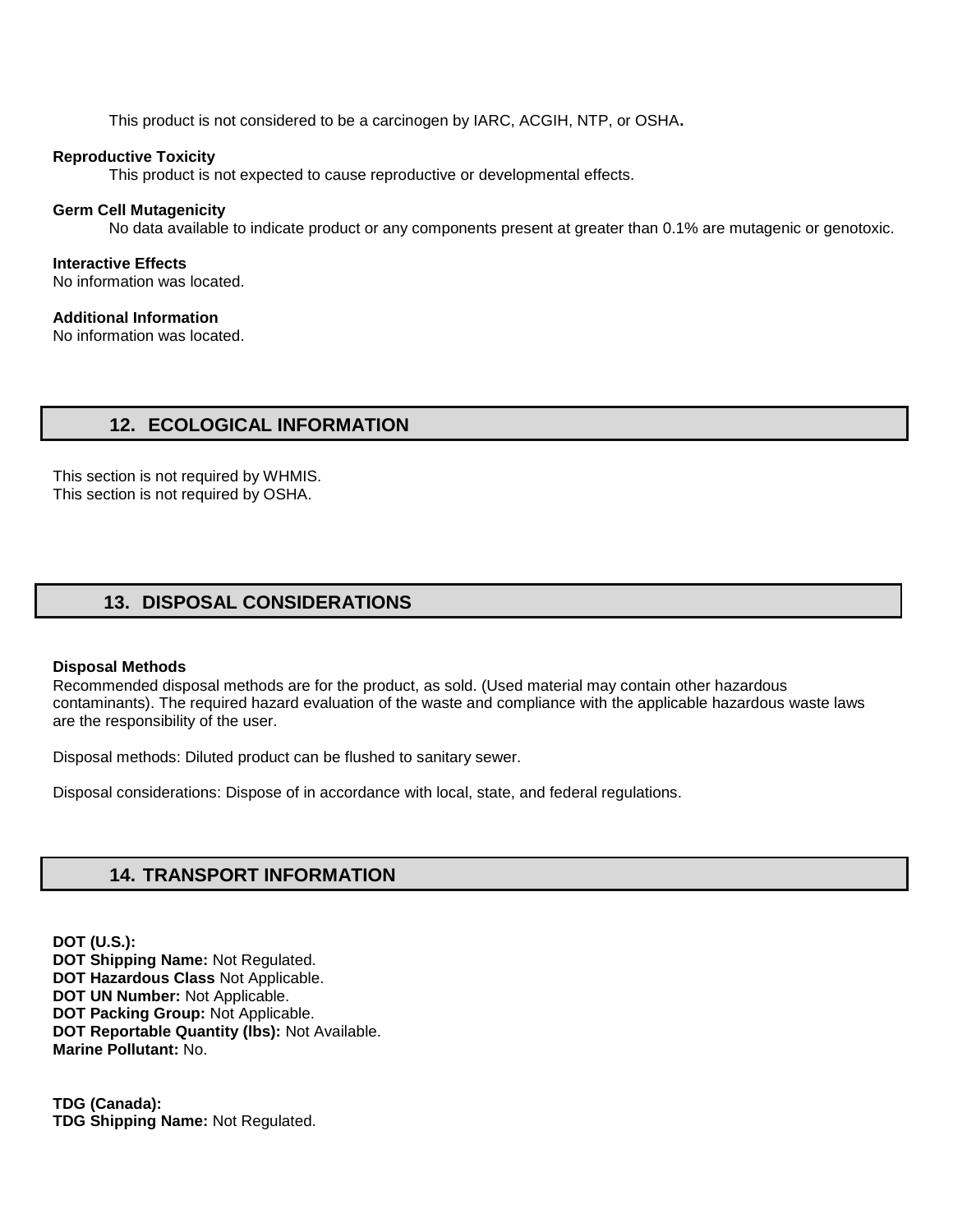**Hazard Class:** Not Applicable. **UN Number:** Not Applicable. **Packing Group:** Not Applicable. **Marine Pollutant:** No.

**Special Precautions for User** Not applicable

**Transport in Bulk According to Annex II of MARPOL 73/78 and the IBC Code**  Not applicable

# **15. REGULATORY INFORMATION**

**U.S. TSCA Inventory Status:** All components of this product are either on the Toxic Substances Control Act (TSCA) Inventory List or exempt.

**Canadian DSL Inventory Status:** All components of this product are either on the Domestic Substances List (DSL), the Non-Domestic Substances List (NDSL) or exempt.

**California Proposition 65:** Not Listed. **MA Right to Know List:** Listed. **New Jersey Right-to-Know List:** Listed. **Pennsylvania Right to Know List:** Listed.

**WHMIS Hazardous Class:** NON-CONTROLLED

# **16. OTHER INFORMATION**

| <b>Additional Information:</b> | This product has been classified in accordance with the Globally Harmonized System of<br>Classification and Labeling of Chemicals (GHS) and the SDS contains all the information<br>required by the Hazardous Products Regulations (HPR).                                                                                                                                                                                                                                                                                                                                                                                                                                                                               |
|--------------------------------|-------------------------------------------------------------------------------------------------------------------------------------------------------------------------------------------------------------------------------------------------------------------------------------------------------------------------------------------------------------------------------------------------------------------------------------------------------------------------------------------------------------------------------------------------------------------------------------------------------------------------------------------------------------------------------------------------------------------------|
| Prepared by:                   | The Environmental, Health and Safety Department of Genesis Chemicals Ltd                                                                                                                                                                                                                                                                                                                                                                                                                                                                                                                                                                                                                                                |
| Date of Latest Revision:       | September 6, 2017                                                                                                                                                                                                                                                                                                                                                                                                                                                                                                                                                                                                                                                                                                       |
| <b>Key to Abbreviations:</b>   | $IARC = International Agency for Research on Cancer. Group 3 = Not classified as to its$<br>carcinogenicity to humans. ACGIH® = American Conference of Governmental Industrial<br>Hygienists. $A4 = Not$ classifiable as a human carcinogen. NTP = National Toxicology<br>Program. OSHA = US Occupational Safety and Health Administration. ACGIH® =<br>American Conference of Governmental Industrial Hygienists. TLV® = Threshold Limit<br>Value. TWA = Time-Weighted Average. STEL = Short-term Exposure Limit. $AA = Not$<br>classifiable as a human carcinogen. OSHA = US Occupational Safety and Health<br>Administration. PEL = Permissible Exposure Limits. IDLH = Immediately Dangerous to Life<br>and Health. |
| Disclaimer:                    | <b>NOTICE TO READER:</b><br>Genesis Chemicals, expressly disclaims all express or implied warranties of<br>merchantability and fitness for a particular purpose, with respect to the product or                                                                                                                                                                                                                                                                                                                                                                                                                                                                                                                         |